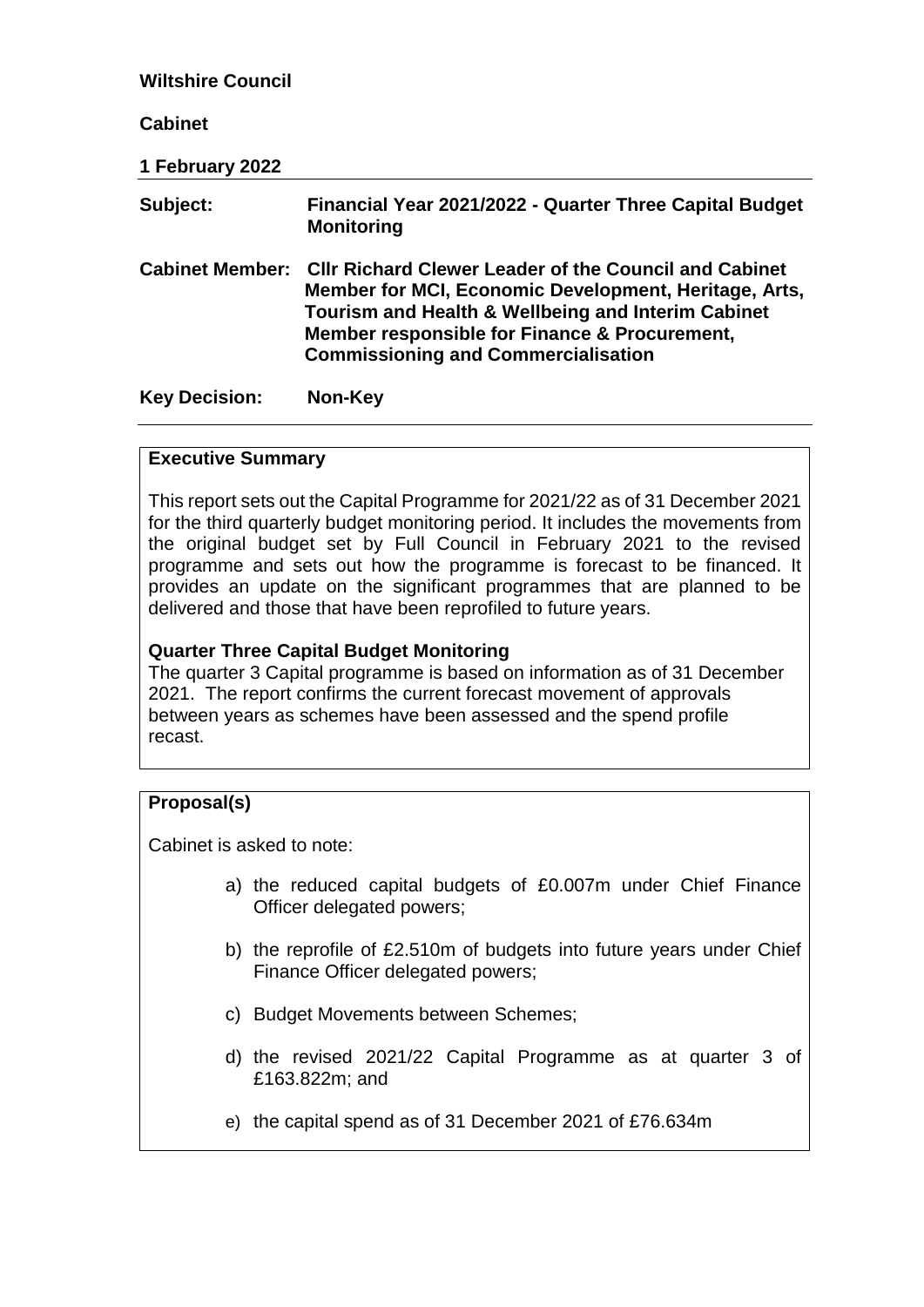# **Reason for Proposal(s)**

To inform effective decision making and ensure sound financial management as part of the Councils overall control environment.

To inform Cabinet on the financial position of the Council on the 2021/22 capital programme as at quarter 3 (31 December 2021).

**Terence Herbert Chief Executive**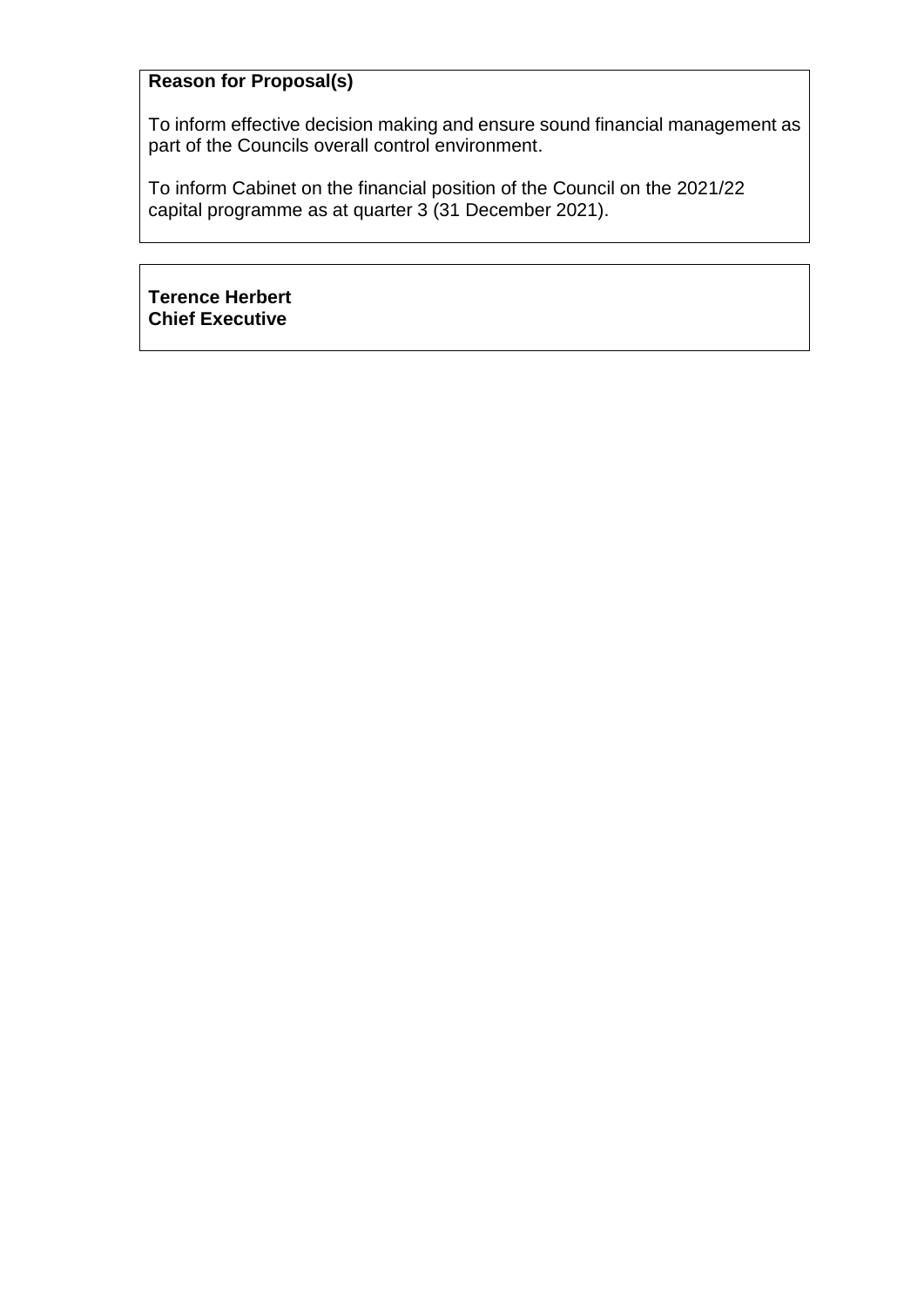| <b>Wiltshire Council</b> |                                                                                                                                                                                                                                                                            |
|--------------------------|----------------------------------------------------------------------------------------------------------------------------------------------------------------------------------------------------------------------------------------------------------------------------|
| <b>Cabinet</b>           |                                                                                                                                                                                                                                                                            |
| 1 February 2022          |                                                                                                                                                                                                                                                                            |
| Subject:                 | Financial Year 2021/2022 - Quarter Three Capital Budget<br><b>Monitoring</b>                                                                                                                                                                                               |
| <b>Cabinet Member:</b>   | <b>CIIr Richard Clewer Leader of the Council and Cabinet</b><br>Member for MCI, Economic Development, Heritage, Arts,<br>Tourism and Health & Wellbeing and Interim Cabinet<br>Member responsible for Finance & Procurement,<br><b>Commissioning and Commercialisation</b> |
| <b>Key Decision:</b>     | Non-Key                                                                                                                                                                                                                                                                    |

# **Purpose of Report**

1. To advise Members of the 2021/22 Capital Programme position as at quarter 3 (31 December 2021).

# **Relevance to the Council's Business Plan**

2. Budget monitoring and reporting supports effective decision making and the alignment of resources and financial performance to the Council's priorities and objectives as laid down in the Business Plan.

#### **Background**

#### **CAPITAL PROGRAMME MONITORING 2021/22 – QUARTER THREE**

- 3. The Council approved a net capital programme budget for 2021/22 of £214.351m at its meeting on 23 February 2021. As part of in year budget monitoring and the final year end position Cabinet approved the reprogramming of £6.392m and slippage of £20.340m into 2021/22, this increased the Capital programme to £241.083m.
- 4. As part of the quarter 1 and 2 capital programme report actions were recorded which amended the capital programme budget to £166.340m as of 30 September 2021.

#### **Main Considerations for the Council**

5. Capital schemes have been reviewed and £2.510m budget has been reprogrammed into future years to align with forecast programme delivery. There are no negative financial or reputational implications to report from this re-programming.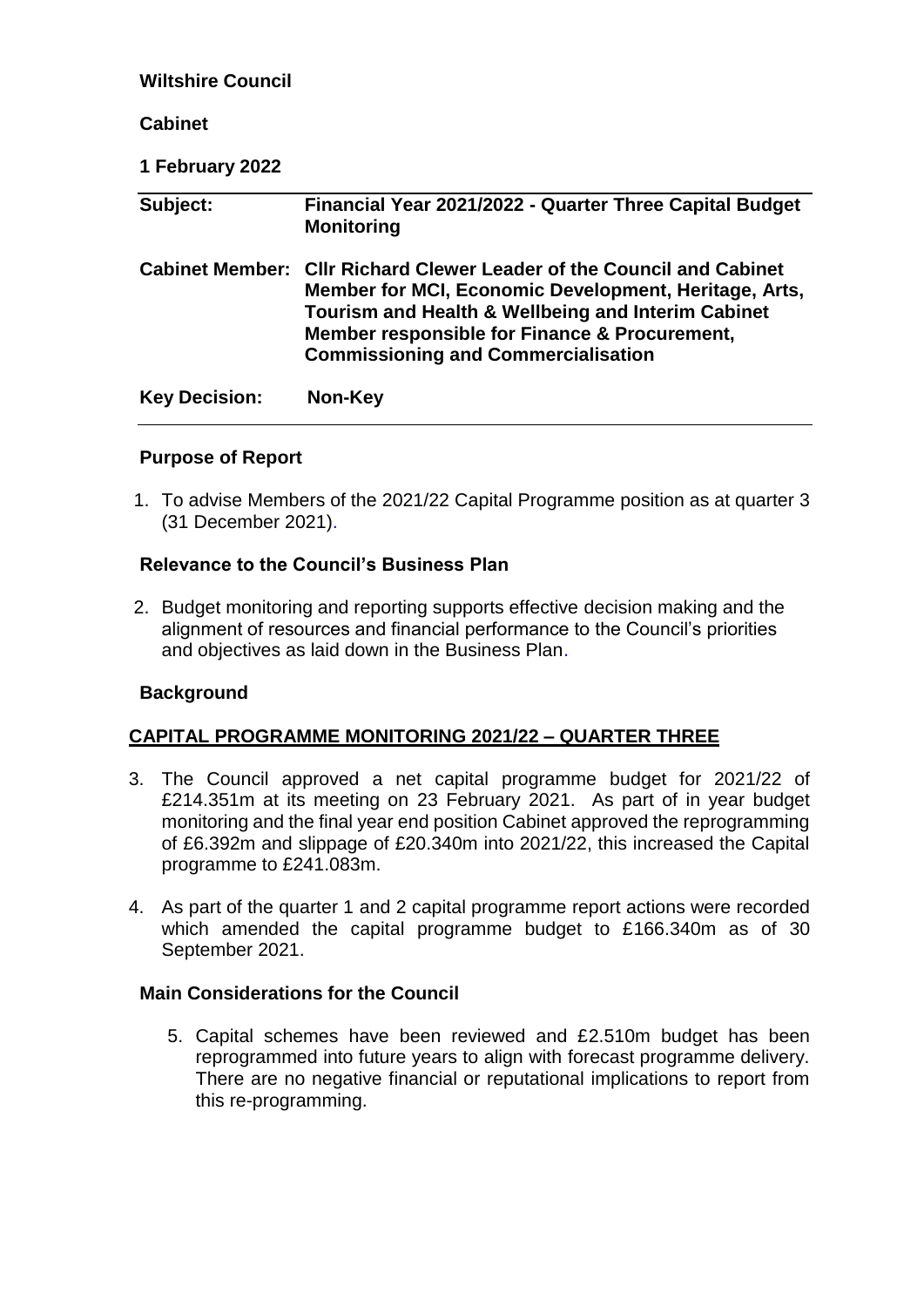- 6. The budget for a Town Council social distancing scheme under the Integrated Transport programme has been reduced by £0.007m in line with Town Council contributions.
- 7. The Capital Programme for 2021/22 stands at £163.823m as of 31 December 2021 after the above changes have been made. The table below summarises the budget movements discussed.

Table 1 – 2021/22 Q3 Capital Programme Amendments

|                                                             | f'm      |
|-------------------------------------------------------------|----------|
| Capital Programme 2021/22 as at 30th September 2021         | 166.340  |
| Amendments to Capital Programme from Qtr. 2 Review to Note: |          |
| Budgets reprogrammed from 2021/2022 into future years       | $-2.510$ |
| Budget removed from Capital programme                       | $-0.007$ |
| Capital Programme 2021/22 as at 31st December 2021          | 163.823  |

- 8. The programme remains ambitious and historically Wiltshire Council's average annual Capital Programme spend is in the region of £100m. There are however some significant schemes included in the programme that is driving the higher budget level and these are detailed in the report below.
- 9. As reported nationally shortages in supply chain in relation to materials, drivers and workforce is creating high risk with deliverability and price for capital projects. Construction material prices have seen increases in the region of 30%-40% and availability of key materials is becoming an increasing issue. This is currently being managed within built in contingencies but could present bigger issues in future months as this position looks set to continue.
- 10.The total capital expenditure as at quarter 3 is £76.634m, approx. 47% of the total budget. The low spend figure is an indication that schemes are progressing slower than anticipated, however officers are still forecasting that these schemes will progress and spend to budget in 2021/22. It should also be noted that the spend figure does not include commitments, officers are advising that work has been completed and not invoiced or is scheduled for completion in 2021/22.
- 11.As previously reported in quarter 2 report the biggest implication from not delivering the capital programme as planned is linked to schemes funded by borrowing. This impacts on the Financing and Investment Income and Expenditure revenue budget which is set based on the programme for the previous financial year. £1.926m underspend on the Financing and Investment Income and Expenditure budget was reported at quarter 2, this remains the same.
- 12. The 2021/22 capital schemes funded by borrowing inform the Financing and Investment Income and Expenditure budget for 2022/23, if the programme is set too high and is not deliverable then revenue budget is set aside that is not required and is diverted away from key services. The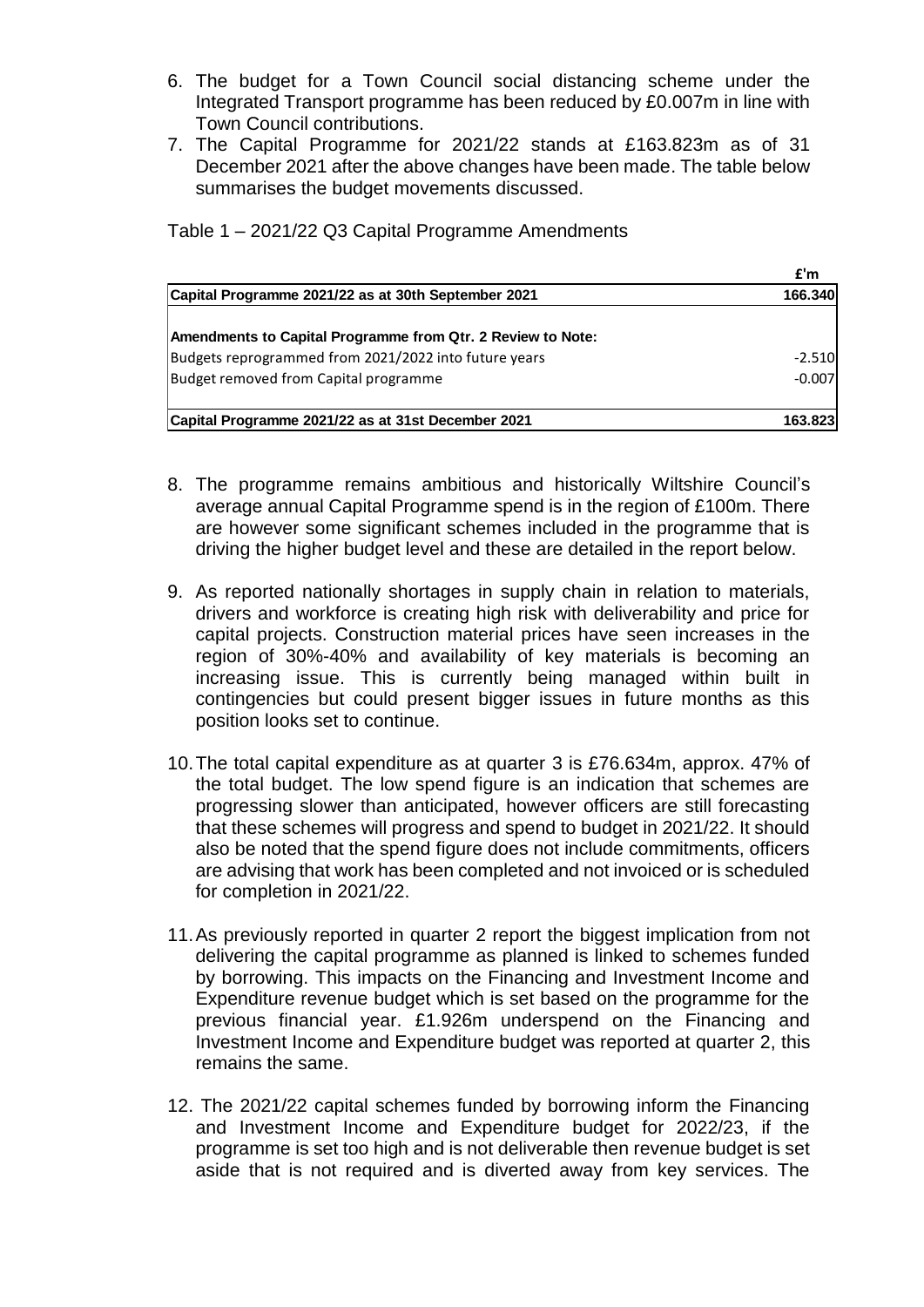programme needs to be reviewed to ensure it is robust and achievable and to inform the 2022/23 Budget setting process.

13.A detailed financial position by scheme is shown in Appendix A for cabinet to review. The summary position is shown in the table below.

|                                               | <b>Revised</b><br><b>Budget</b><br><u>B</u><br>£m | <b>Actual</b><br><b>Spend</b><br>as at<br>Qtr. 2<br><u>ତ</u><br>£m | ℅<br><b>Actual</b><br>to<br><b>Budget</b><br>C/B<br>£m |
|-----------------------------------------------|---------------------------------------------------|--------------------------------------------------------------------|--------------------------------------------------------|
| Corporate Director - People                   | 21.124                                            | 11.179                                                             | 53%                                                    |
| Corporate Director - Resources                | 70.630                                            | 33.667                                                             | 48%                                                    |
| Corporate Director - Place & Environment      | 51.113                                            | 20.880                                                             | 41%                                                    |
| <b>General Fund Total 2021/22</b>             | 142.867                                           | 65.726                                                             | 46%                                                    |
| <b>Housing Revenue Account</b>                | 20.956                                            | 10.908                                                             | 52%                                                    |
|                                               |                                                   |                                                                    |                                                        |
| <b>General Fund and HRA Programme 2021/22</b> | 163.823                                           | 76.634                                                             | 47%                                                    |

Table 2 – 2021/22 Q3 Capital Programme

# **People**

- 14.The table below shows the quarter 2 capital programme summary position for People Directorate. The revised budget stands at £21.104m and spend is currently at 54%.
- 1. £0.350m budget has been reprogrammed into future years for the SAIL Free Special School Abnormal Costs programme to match current delivery plans as there have been delays with DfE due to the pandemic and a change in the DfE plan from creating a school on a new build site to a remodelling of an existing college to a school for learners with SEND.

Table 3 – 2021/22 Capital Programme, People Services

|                                    | <b>Revised</b><br><b>Budget</b><br><u>B</u> | <b>Actual</b><br><b>Spend</b><br>as at<br>Qtr. 2<br><u>ତ</u> | %<br><b>Actual</b><br>to<br><b>Budget</b><br>C/B |
|------------------------------------|---------------------------------------------|--------------------------------------------------------------|--------------------------------------------------|
|                                    | £m                                          | £m                                                           | £m                                               |
| Whole Life Pathway                 | 0.020                                       | 0.000                                                        | 0%                                               |
| <b>Education &amp; Skills</b>      | 20.604                                      | 11.179                                                       | 54%                                              |
| Families & Children's              | 0.500                                       | 0.000                                                        | 0%                                               |
| <b>Corporate Director - People</b> | 21.124                                      | 11.179                                                       | 54%                                              |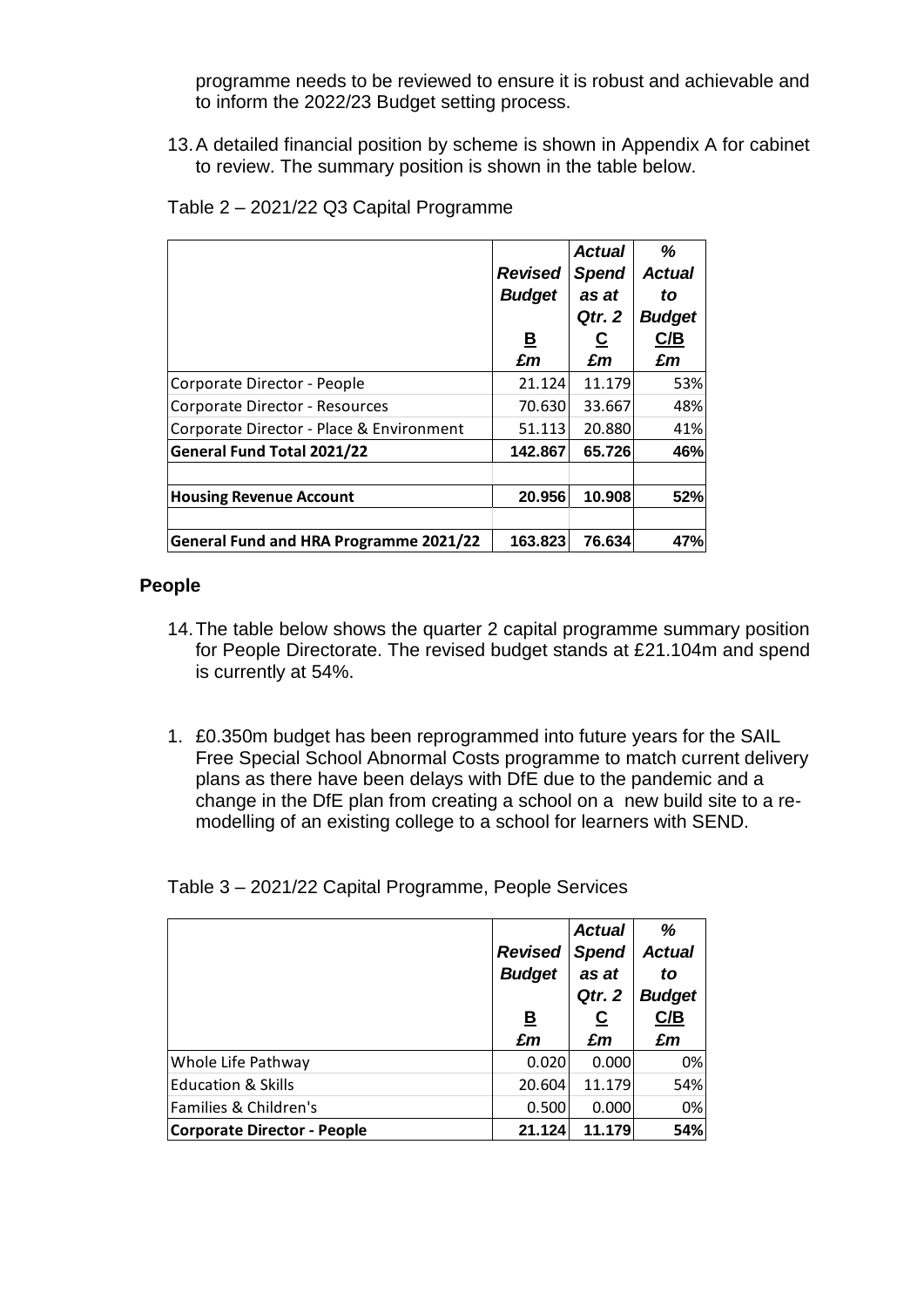- 15.In March 2021, Cabinet approved a list of 41 large, planned maintenance projects including roof replacements, full rewires and heating system replacements to be completed in 2021/22. The majority of these projects were completed over the summer holiday period, although invoices were not received and paid during Q3 the funds have been committed and projects completed. In addition, £0.800m was set aside to fund reactive/emergency works including those identified through ongoing servicing. This has resulted in many additional projects already underway at schools and will continue to fund others as we go into the Winter season. A large scheme to replace time expired temporary accommodation at Preshute Primary has completed over the summer.
- 16.Expansion projects also underway include expansions to Lea and Garsdon Primary School, Bitham Brook Primary School, Marlborough St John's and the provision of a new Alternative Provision unit at Hope Nature Centre. During the summer, works also took place at several schools to make them accessible for pupils with additional needs joining from September 2021.

# Joint Commissioning

- 17.SEND capital schemes are on track to deliver benefits for Wiltshire children and young people with SEND. In June the use of £1.360m grant funding was confirmed to the DfE which was used to support the creation of 155 additional high needs places over the last three years.
- 18.Wiltshire has been awarded a further £2.055m which is to be used to deliver further places primarily for September 2022. Funding will be committed throughout the year in line with local priorities and needs identified through a Specialist Provision Strategy.
- 19.The Silverwood build programme is progressing at pace, with a detailed build design finalised through a successful and extensive programme of codesign with pupils, parents and carers, staff, and governors. On 13th July Cabinet approved a further £5.283m to be reprofiled to £3m in 2023/24 and £2.283m in 2024/25. The additional capital was allocated in recognition of increased and unforeseeable cost pressures due to a combination of factors including extreme volatility in the construction market with significant increases in material prices and challenges in supply, and the unique nature of the site requiring measures to protect its biodiversity.
- 20.Planning permission was granted recently, and the Council continues to work closely with the main construction partner, Willmott Dixon, over the rest of the year in preparation for a start of the main construction works in March 2023. Some enabling works will be taking place during the autumn to ensure the site is prepared for the main programme start in March.
- 21.The Silverwood build programme will deliver significant additional places from September 2023 for learners with SEND, and in the meantime, schemes have been being progressed at pace to ensure we have sufficient capacity for learners requiring specialist provision through the SEND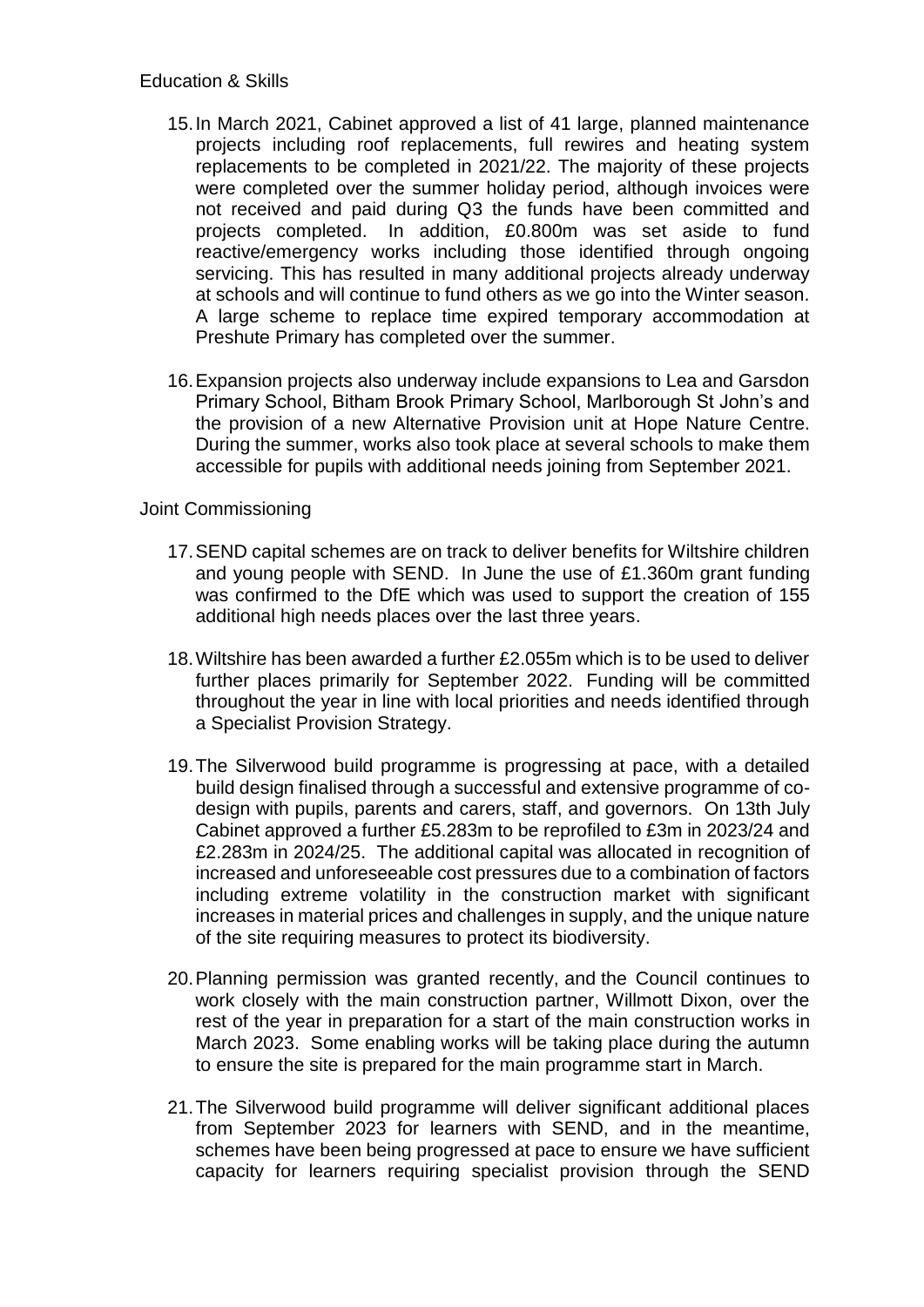Special School Capacity and Alternative Provision budget. This will see the creation of 44 new specialist provision places across the county for September 2022 and 23 places for September 2023 in both special schools and resource bases.

Children's Social Care

- 22.A capital grant bid has been submitted to the DfE for building, buying or refurbishing children's residential homes to meet growing demand.
- 23.Corporate leadership team will be considering options from officers which range from new build construction to purchase of an existing property. Operational model options include operating in house or, commissioning an experienced provider to operate from the building. Quality, safeguarding flexibility and value for money will inform decision making.

# **Resources**

- 24.The table below shows the quarter 2 capital programme summary position for Resources Directorate. The revised budget stands at £70.630m and spend is currently at 48%.
- 25.£0.5m budget has been reprogrammed into future years for Park & Ride Solar Panel Canopy's due to delays with identifying suitable schemes.

|                                            | <b>Revised</b><br><b>Budget</b> | <b>Actual</b><br><b>Spend</b><br>as at<br>Qtr. 2 | %<br><b>Actual</b><br>to<br><b>Budget</b> |
|--------------------------------------------|---------------------------------|--------------------------------------------------|-------------------------------------------|
|                                            | <u>B</u>                        | $\overline{c}$                                   | C/B                                       |
|                                            | £m                              | £m                                               | £m                                        |
| Finance                                    | 4.000                           | 0.914                                            | 23%                                       |
| <b>Assets &amp; Commercial Development</b> | 49.810                          | 24.263                                           | 49%                                       |
| Capital Loans to Stone Circle              | 11.561                          | 6.078                                            | 53%                                       |
| Information Services                       | 5.259                           | 2.412                                            | 46%                                       |
| <b>Corporate Director - Resources</b>      | 70.630                          | 33.667                                           | 48%                                       |

Table 4 – Capital Programme 2021/22, Resources

Assets & Commercial Development

26. A restricted Cabinet report for the Housing Infrastructure Fund and Lackham College land purchase went to Cabinet in July 2021, discussions are ongoing with landowners and Homes England, it is likely that budgets will need to be reprofiled in line with the revised programme, this will be actioned once approved.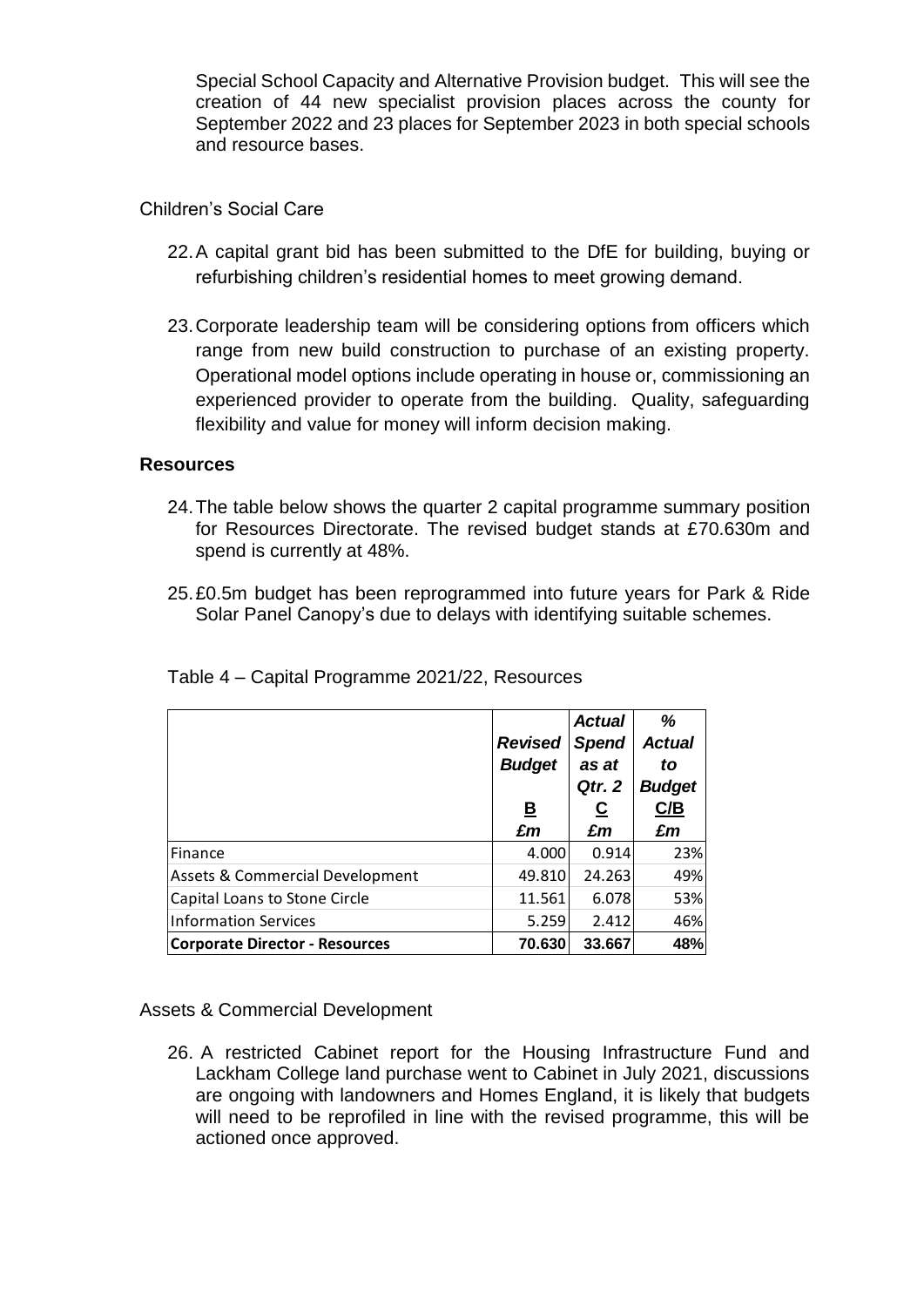- 27.The Depot Phase One programme covers five sites, three main expansion and refurbishment projects at Highway Depots, Wootton Basset and High Post are due for completion in October 2021, and Warminster is due to complete 2022. The new depot in the south west, Hindon Stagger and the refurbishment and expansion of Parsonage Way in Chippenham are also underway and due to complete in 2023.
- 28.Operational Property Energy Efficiency and Generation and Public Sector Decarbonisation budgets have multiple projects underway to reduce the council's carbon emissions and generate utility cost savings from the property estate. These projects include lighting upgrades, PV installations, upgraded air handling units, and the installation of air source heat pumps and include all types of property in the estate including leisure centres, depots, respite centres and hub buildings.
- 29.£4.042m budget is for Facilities Management works and covers essential projects on the council's property estate to repair and maintain buildings and systems to keep them open and safe.
- 30.Melksham Campus construction started on site in March 2021, with a 63 week programme, the site is on programme to open in Autumn 2022.
- 31.Planning has been granted for Melksham House and demolition is planned to start at the end of year in advance of the access road being constructed. The Government levelling up funding bid was unsuccessful; options are being developed and will be presented as a separate Cabinet report in the future.

#### Capital Loans to Stone Circle

- 32.This represents the capital loan funding to Stone Circle companies for 2021/22. The Stone Circle governance review was presented to Cabinet in September and the company are working on an updated Business Plan to address the actions in the report.
- 33.As at 31 December, for 2021/22 26 properties had been purchased, this brings the total Stone Circle Housing portfolio to 40.
- 34.Stone Circle Development Company has 5 schemes in its approved Business Plan. Priestly Grove is now at planning stage, with a 9-unit scheme submitted in May 2021. Ashton Street and Marlborough Resource Centre are well underway and planning applications will be submitted in the Autumn. Tisbury Sports Centre and Stoneover Lane RWB are in development stage and going through pre application advice.

#### Digital and Information

35. ICT capital programme is shown across Applications, Get Well, Other Infrastructure and Business as Usual and covers staff costs and project costs to deliver key infrastructure, applications, cost of replacing staff devices and for further digital transformation and activities and emerging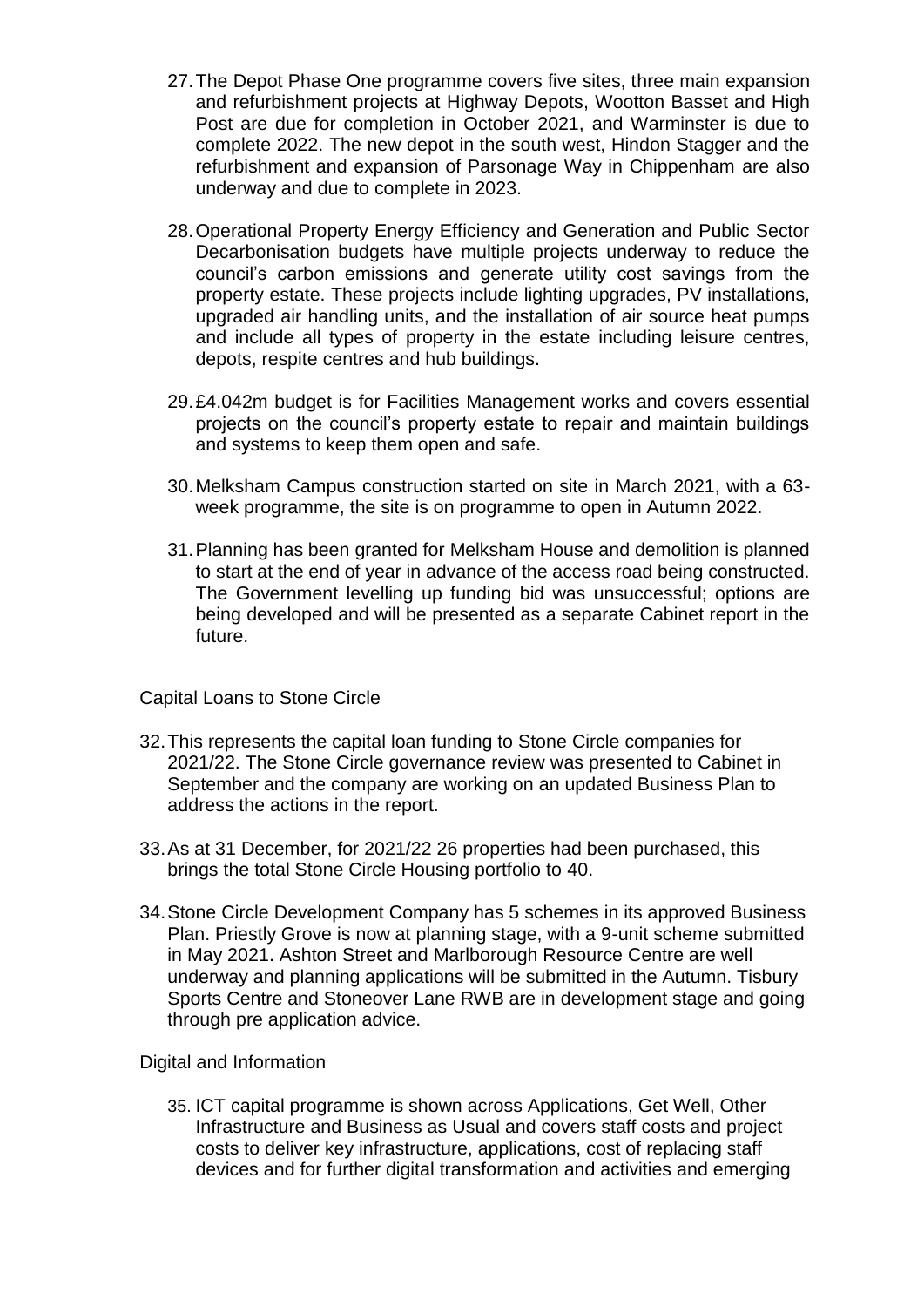fields like business intelligence. A refresh of the technology in the main council chamber will also be undertaken this financial year.

36.The Microsoft Navigator budget is fully committed and has been allocated to Automation as part of Organisational Recovery. This work is going to expand the use of Robotic Process Automation to automate simple tasks across the Council. This engagement will also deliver an automation team within Wiltshire Council so more tasks can be automated in the future internally without relying on 3rd parties to design and implement such automations.

#### **Resources**

37.The core project under Resources is the Evolve programme, which is the procurement and implementation of a new Enterprise Resource Planning (ERP) system for the Council. The budget has been reprofiled to align to programme delivery. The contract has been awarded and the new system will be Oracle. The new system is planned to go live towards the latter end of the 2022/23 calendar year with SAP expected to be decommissioned by April 2023.

#### **Housing Revenue Account (HRA)**

- 38.The table below shows quarter 2 capital programme summary position for the Housing Revenue Account. The revised budget stands at £20.956m and spend is currently at 52%.
- 39.£1.073m budget has been reprogrammed into future years for Council House Build Programme Phase 3.1, this is in relation to Whistledown Farm, Upavon scheme and is to align budget to the known delivery programme.

|                                |                      | <b>Actual</b> | %             |
|--------------------------------|----------------------|---------------|---------------|
|                                | <b>Revised Spend</b> |               | <b>Actual</b> |
|                                | <b>Budget</b>        | as at         | to            |
|                                |                      | Qtr. 2        | <b>Budget</b> |
|                                | <u>B</u>             |               | C/B           |
|                                | £m                   | £m            | £m            |
| <b>Housing Revenue Account</b> | 20.956               | 10.908        | 52%           |

Table 5 – Capital Programme 2021/22, HRA

- 40.HRA Capital programme consists of two elements, the planned capital maintenance and the council house build programme. The planned capital maintenance of the existing housing stock covers bathrooms, kitchens, roofs, boilers etc. and the Council House Build programme, which has been split into different phases, is planned to deliver 1000 homes over the next ten years.
- 41.The Council House Build Programme has progressed well with the three section 106 purchases, with forty of the fifty two units due to be on site by the end of this year. Six shared ownership units, in Upavon and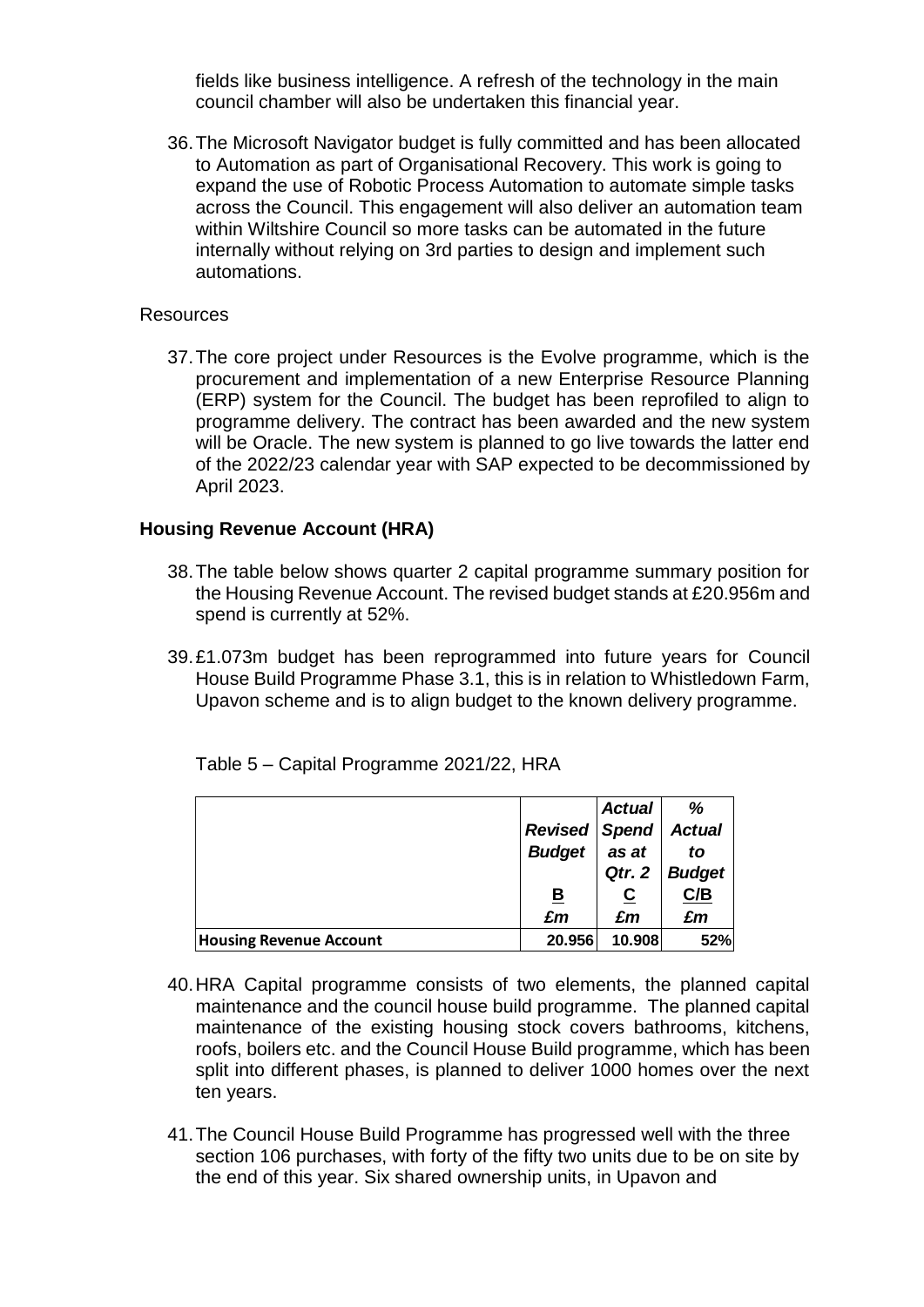Chippenham are due to be handed over by the end of December with a further seven due to complete by the end of the financial year.

- 42.The purchasing programme, where the Council re-purchases Right To Buy properties, is on track with five units completed to date and a further four due to complete by the end of the financial year. This includes one of the seven one bed flats part funded by Homes England to support the Rough Sleepers Accommodation Programme.
- 43.Five New build units started on site in January with the demolition of the former Youth Centre at New Zealand Avenue, Salisbury. Nineteen Modern Methods of Construction units are awaiting planning determination and are due to start on site in the new year. The modules themselves are already 50% completed and in the factory awaiting planning permission to enable the external façade, windows, and doors to be fitted before being transported to site.

#### **Place**

- 44.The table below shows the quarter 2 capital programme summary position for Place Directorate. The revised budget stands at £51.113m and spend is currently at 41%.
- 45.A total of £0.587m has been reprogrammed into future years in line with current delivery plans as detailed below.

|                                 | <b>Revised</b><br><b>Budget</b><br><u>B</u><br>£m | <b>Actual</b><br><b>Spend</b><br>as at<br>Qtr. 2<br><u>ତ</u><br>£m | %<br><b>Actual</b><br>to<br><b>Budget</b><br>C/B<br>£m |
|---------------------------------|---------------------------------------------------|--------------------------------------------------------------------|--------------------------------------------------------|
| Highways & Transport            | 32.470                                            | 20.161                                                             | 62%                                                    |
| Economy & Regeneration          | 16.277                                            | 0.254                                                              | 2%                                                     |
| Environment                     | 0.876                                             | 0.272                                                              | 31%                                                    |
| Leisure Culture & Communities   | 1.490                                             | 0.193                                                              | 13%                                                    |
| <b>Corporate Director Place</b> | 51.113                                            | 20.880                                                             | 41%                                                    |

Table 6 – Capital Programme 2020/21, Place

Economy & Regeneration

- 46.There are three significant schemes included in the revised 2021/22 programme under Economic Development and Planning; £8.784m for West Ashton Urban Extension Project, £2.593m for Salisbury Future High Street and £2.157m for Trowbridge Future High Street.
- 47.The West Ashton Urban Extension scheme will unlock 2,200 houses on the site. The grant will be passported to Persimmon upon reaching the relevant milestones. The Housing Infrastructure Funding grant is revolving, which means that it will be repaid to the council by the developer as the new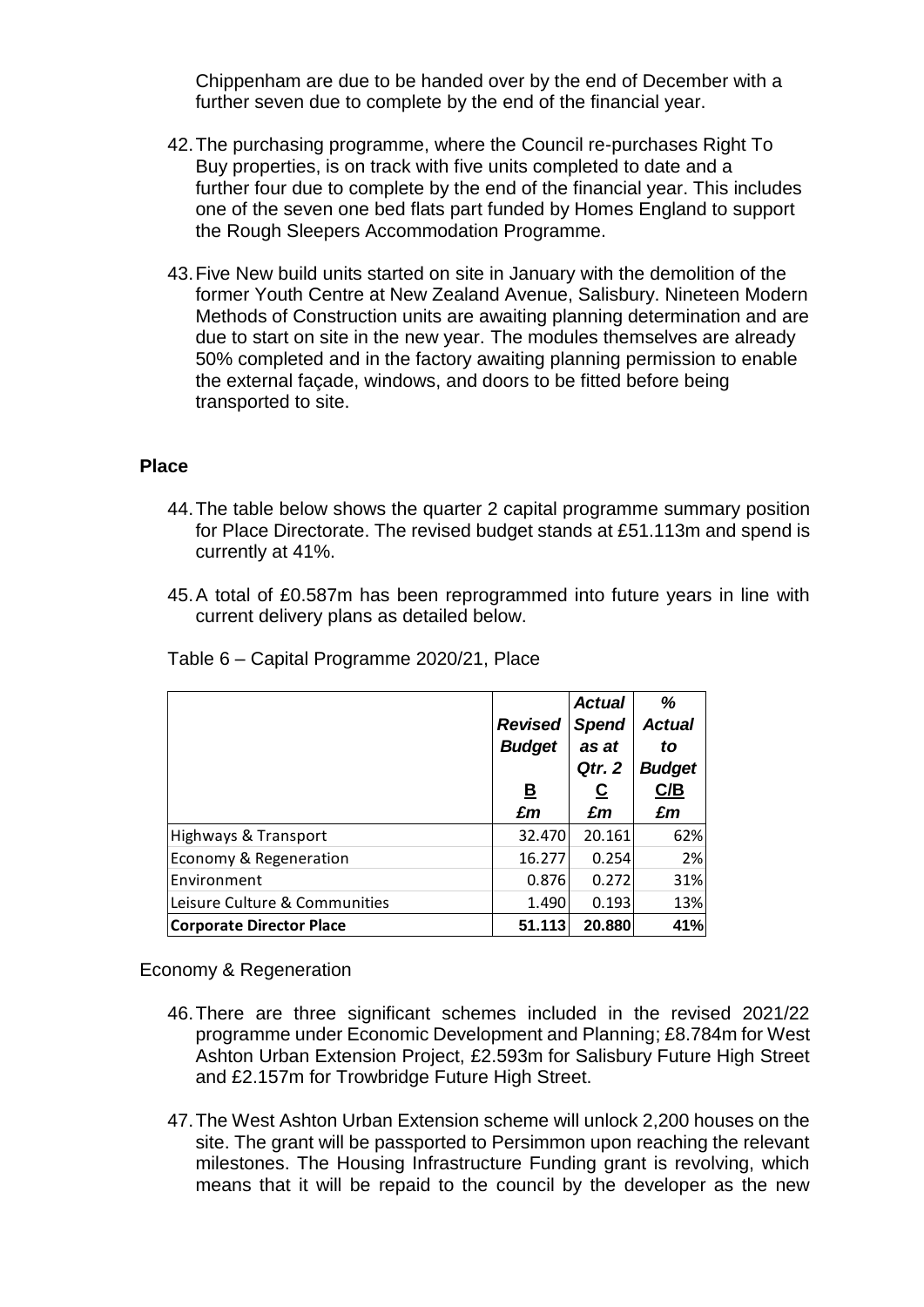houses are occupied. The council will agree with Homes England other housing schemes in Wiltshire which have viability issues which the funding can then be reinvested into, accelerating the delivery of further new housing for our communities.

- 48.Salisbury Future High street will focus on the Station Forecourt and Fisherton Street in Salisbury. This will enhance the public realm and improve accessibility to make it easier, safer, and more convenient to travel into the city centre.
- 49.The Trowbridge Future High Streets Fund will be spent across a range of projects aiming to strengthen the sustainability of Trowbridge Town centre by creating a more diverse offer and increasing footfall. Ensuring this longterm sustainability involves maximising the use of some key buildings, bringing vacant retail units back into use, as well as improving connectivity, the public realm and active travel opportunities within the town centre.
- 50.The programmes are both at mobilisation and design stage with engagement planned to start next year. The programmes are profiled to be delivered by March 2024 in line with MHCLG funding timescales.

Highways & Transport

- 51.Highways & Environment covers the major maintenance for Highways including flooding prevention and drainage. The works programme is all on track to spend in full for 2021/22.
- 52.£0.387m budget has been reprogrammed into 2022/23 in line with the vehicle repurchase programme. The Fleet Strategy will be taken to Cabinet in 2022/23 with an emphasis on carbon neutral fleet and setting out the long terms requirements.
- 53.The LED project to convert 40,000 streetlights to LED has seen a small delay due to a number of heritage style units to complete which take longer. The programme will be substantially complete in March, but a small number will fall into the beginning on 2022/23. £0.200m budget has therefore been reprogrammed into 2022/23. The programme is delivering energy and maintenance savings to cover the cost of borrowing for the programme and deliver an additional £0.400m revenue savings.
- 54.The Major Road Network budget is for preparatory work on the A350 Melksham Bypass, A338 Salisbury Junction Improvements, A350 Chippenham Bypass (Ph 4 & 5), and M4 Junction 17 Improvements to prepare the Outline Business Cases (OBC). If the Department of Transport approve the OBCs they will provide further funding to help develop the Full Business Cases. Cabinet update reports and any relevant approvals will be sought at this time.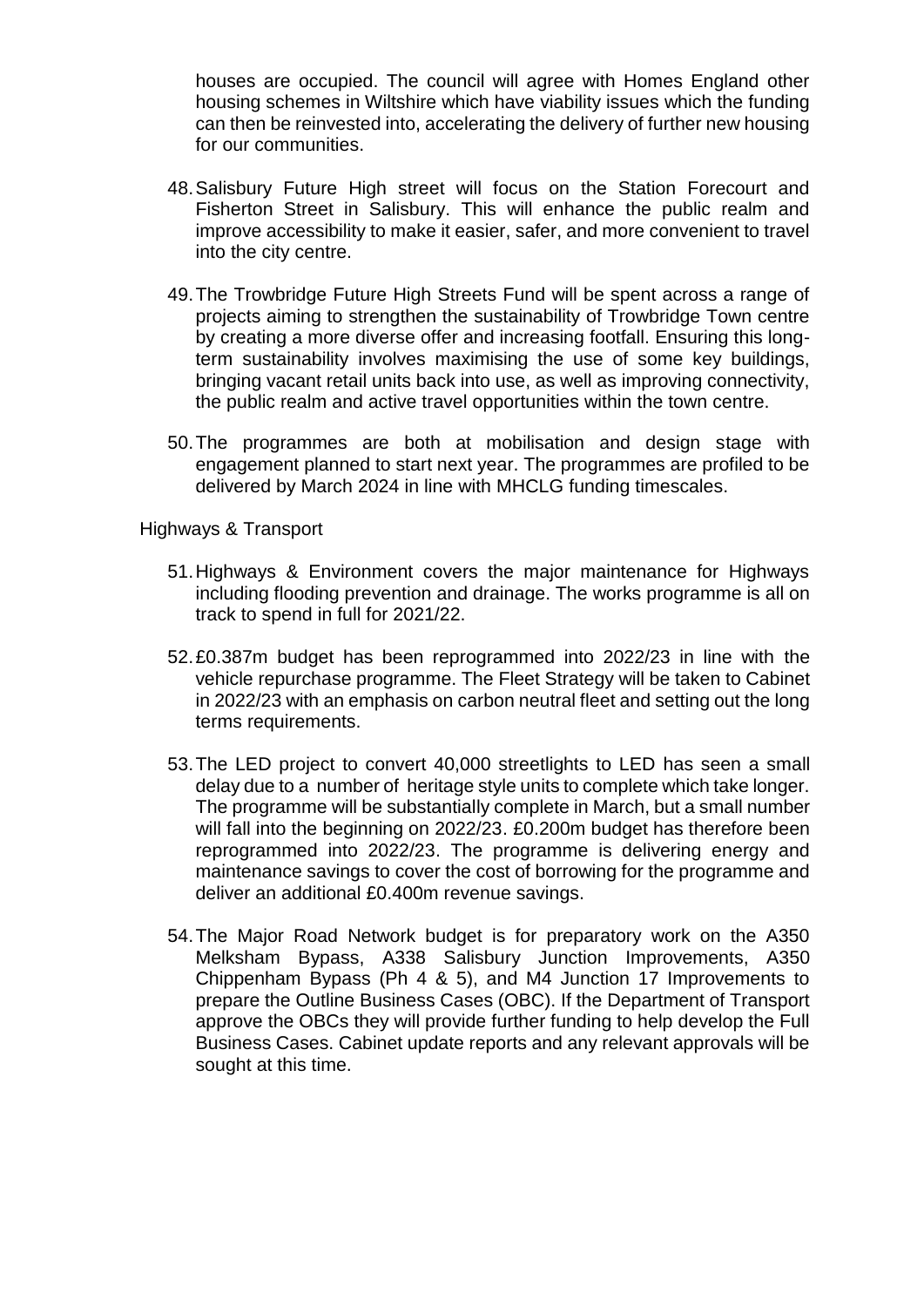#### **Capital Programme 2021/22 Funding**

55.The Capital Programme for 2021/22 has been financed as shown in the table below as at quarter 3.

| <b>Funding</b>                                 | £'m     |
|------------------------------------------------|---------|
| Grants                                         | 69.712  |
| Contributions                                  | 3.161   |
| <b>HRA</b>                                     | 20.409  |
| <b>Capital Receipts</b>                        | 3.237   |
| Borrowing Funded by Revenue Savings in Service | 4.073   |
| Borrowing                                      | 51.67   |
| Stone Circle Capital Loan                      | 11.561  |
| Total Capital Programme 2021/22                | 163.823 |

Table 7 – Capital Programme 2021/22 Funding

- 56.The Council bid for and receive Government and third party grants, these come from various departments including Department for Transport, Homes England, Department for Business, Energy and Industrial Strategy, Department for Levelling Up, Housing and Communities and Department for Education.
- 57.In addition to grants, contributions are also used to finance the programme, contributions cover any third party non grant funding for example Section 106 (S106) developer contributions, Community Infrastructure Levy (CIL), contributions from private or public sector organisations.
- 58.The HRA finances its capital programme depending on sources available in that financial year with the aim of minimising borrowing. The new build programme financing has been delegated to the Corporate Director of Resources & Deputy Chief Executive (S151 officer) and the Director of Housing and Commercial. Funding sources are the HRA Revenue and Capital Reserves, Right to Buy receipts, shared ownership receipts, commuted sums, grants, and as a last resort borrowing.
- 59.The General Fund borrowing figure of £51.67m, together with historic Council borrowing, will generate a Minimum Revenue Provision (MRP) charge, which is the amount Councils have to statutorily set aside to repay the debt. For 2021/22 a revenue saving of £1.926m (for MRP and Interest payable) has been reported as a result of the reduction in the 2020/21 capital programme year end position.
- 60. The 2021/22 capital schemes funded by borrowing inform the Financing and Investment Income and Expenditure budget for 2022/23. The programme therefore needs to be deliverable to ensure that revenue budget is not set aside unnecessarily and diverted away from key services.
- 61.The Council brought forward into 2021/22 £7.582m of capital receipts and is forecasting to achieve £3.358m receipts from the disposal on assets in 2021/22, and this is a reduction of £0.685m from the quarter 2 report. £3.738m of capital receipts are planned to be used to finance the capital programme and £3.905 under Capital Receipts Flexibilities regulation to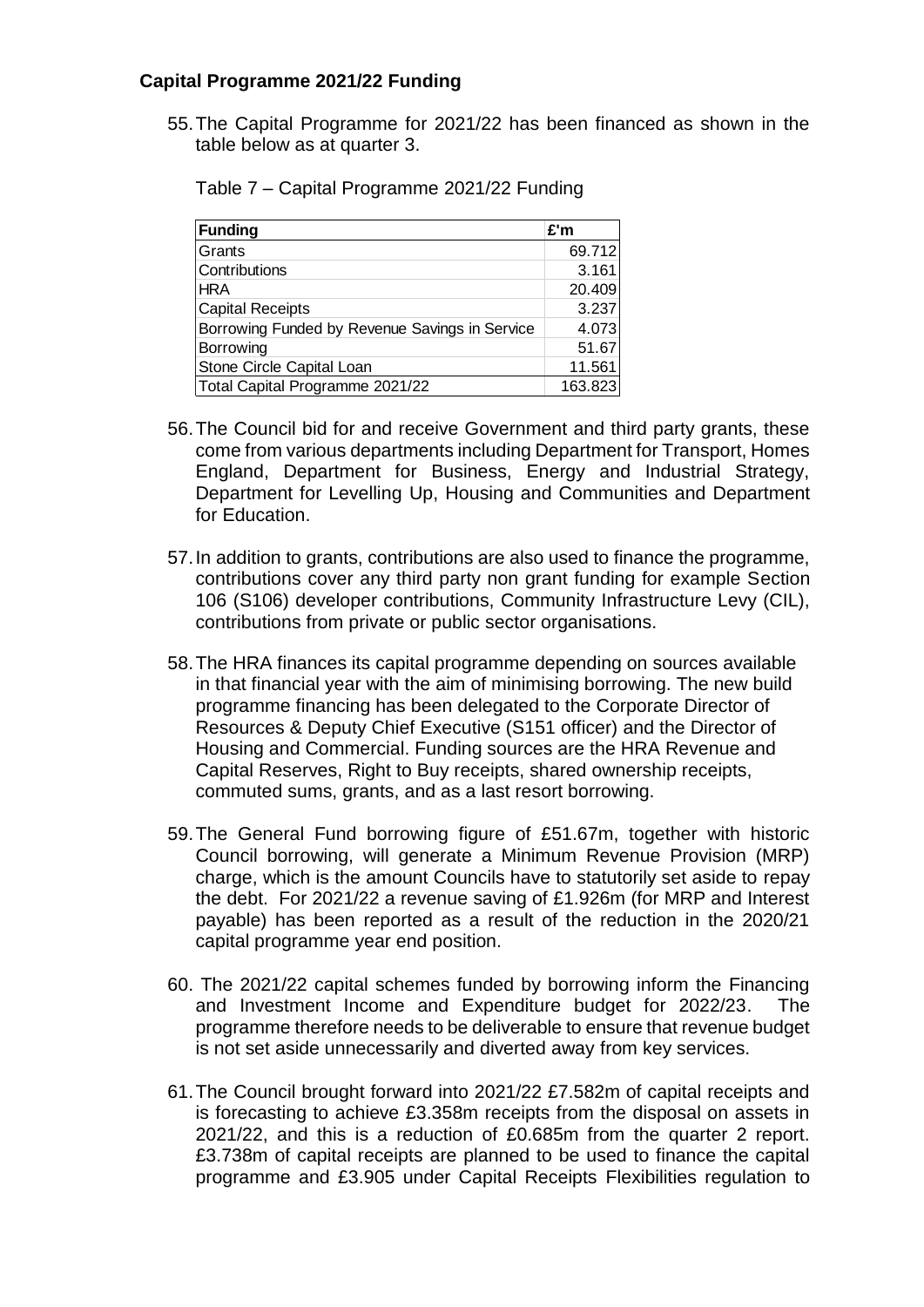fund revenue costs of transformational projects. This would leave a balance to roll forward to 2022/23 of £3.298m.

#### **Overview and Scrutiny Engagement**

63. Regular reports are taken to Overview & Scrutiny relating to the Council's financial position.

### **Safeguarding Implications**

64.None have been identified as arising directly from this report.

#### **Public Health Implications**

65.None have been identified as arising directly from this report.

#### **Procurement Implications**

66.None have been identified as arising directly from this report.

#### **Equalities Impact of the Proposal**

67.None have been identified as arising directly from this report.

# **Environmental and Climate Change Considerations**

68.None have been identified as arising directly from this report.

#### **Risks that may arise if the proposed decision and related work is not taken**

69. If the Council fails to take actions to address forecast shortfalls, overspends or increases in its costs it will need to draw on reserves or undertake further borrowing. The level of reserves is limited and a one-off resource that cannot be used as a long-term sustainable strategy for financial stability and additional borrowing will bring additional revenue costs.

#### **Risks that may arise if the proposed decision is taken and actions that will be taken to manage these risks**

70. Ongoing budget monitoring and management, of which this report forms part of the control environment, is a mitigating process to ensure early identification and action is taken.

#### **Financial Implications – S151 commentary**

- 71. The financial implications are implicit throughout the report.
- 72. As part of the budget monitoring process reviews are carried out of the likely timing of the delivery of the schemes within the Capital Programme.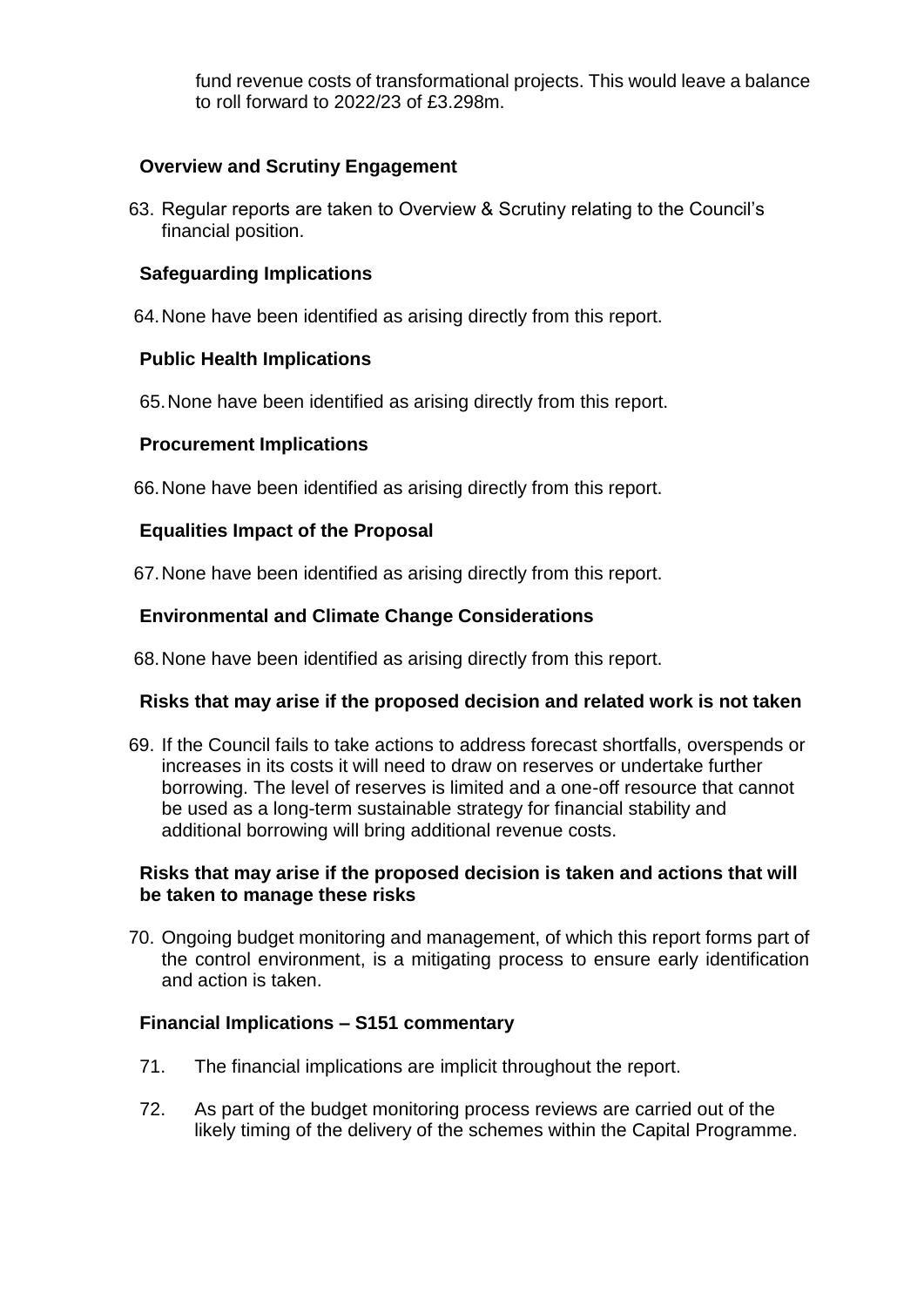73. These reviews will continue as part of the quarterly budget monitoring process so that forecasts are made with greater confidence and the understanding of future funding requirements for borrowing and impact on future budget requirements is understood.

# **Legal Implications**

74. None have been identified as arising directly from this report.

### **Workforce Implications**

75. No workforce implications have been identified as arising directly from this report. Ongoing budget monitoring and management, of which this report forms part of the control environment, is a mitigating process to ensure early identification of variances and action is taken so that impacts to the workforce are minimised.

# **Options Considered**

76. Budget monitoring forms part of the financial control environment and it is important to provide reporting on all aspects of financial management and performance to Cabinet and the public, including delivery to plans, variances and risks and impacts.

# **Conclusions**

77. The report supports effective decision making and ensures a sound financial control environment.

#### **Andy Brown (Deputy Chief Executive and Corporate Director - Resources),**  [andy.brown@wiltshire.gov.uk](mailto:andy.brown@wiltshire.gov.uk)

Report Authors: Andy Brown, Leanne Sykes, Lizzie WatkinCorporate Director of Resources & Deputy Chief Executive (S151 officer), andy.brown@wiltshire.gov.uk, leanne.sykes@wiltshire.gov.uk, lizzie.watkin@wiltshire.gov.uk Marie Taylor, Head of Finance, Children & Education Neil Haddock, Head of Finance, Adults

18/01/2022

#### **Appendices**

Appendix A: Capital Programme Report Q3 2021/22 Appendix B: Capital Programme Adjustments Q3 2021/22

#### **Background Papers**

The following documents have been relied on in the preparation of this report:

(Wiltshire Council's Financial Plan Update 2021/22, Medium Term Financial Strategy 2025/26 and Capital Programme and Strategy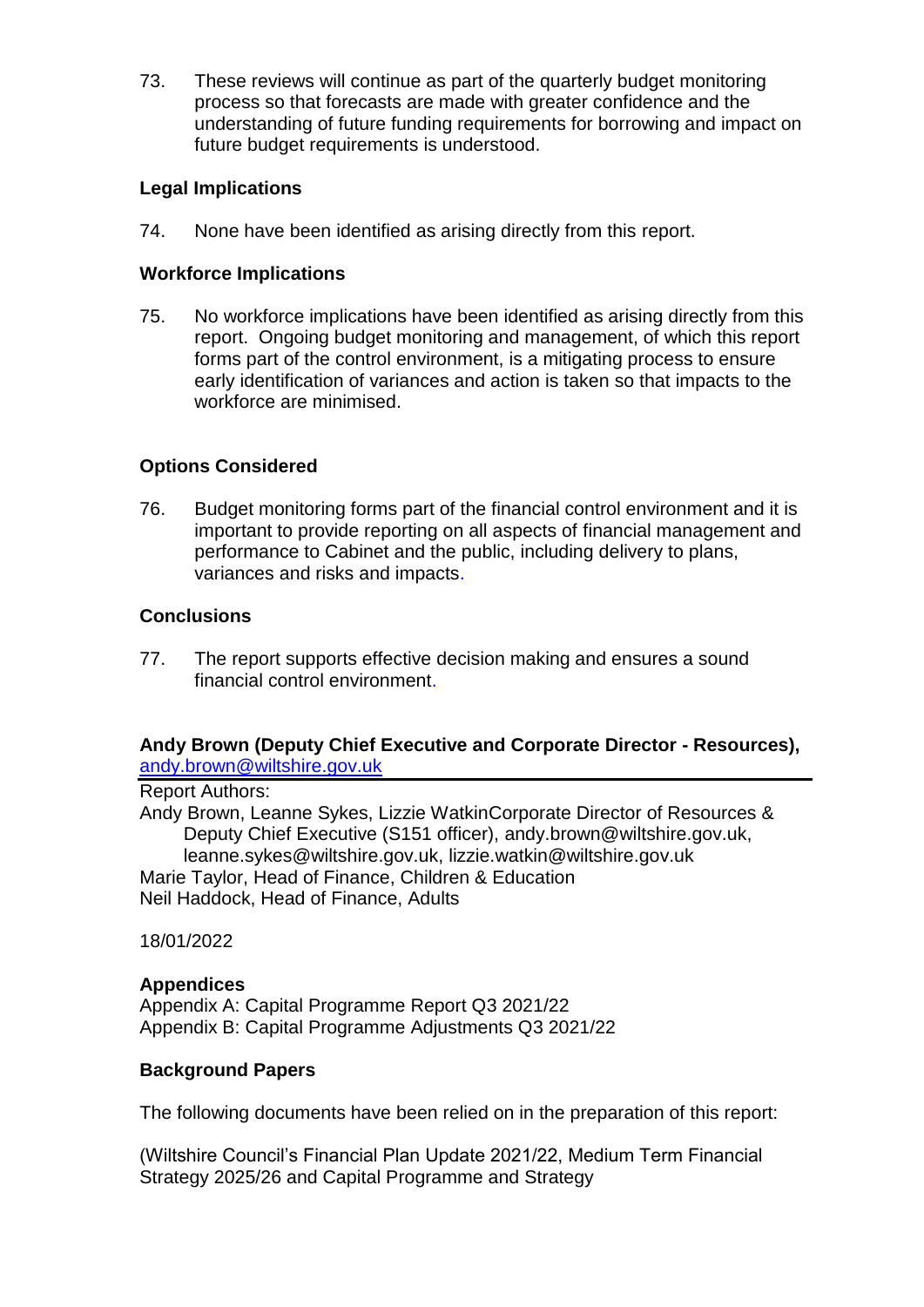- Full Council, 23 February 2021 <https://cms.wiltshire.gov.uk/ieListDocuments.aspx?CId=130&MId=13056&Ver=4>

Financial Year 2021/22, Quarter Two Capital Monitoring Report – Cabinet, 30 November 2021 [Agenda for Cabinet on Tuesday 30 November 2021, 10.00 am | Wiltshire Council](https://cms.wiltshire.gov.uk/ieListDocuments.aspx?CId=141&MId=13773&Ver=4)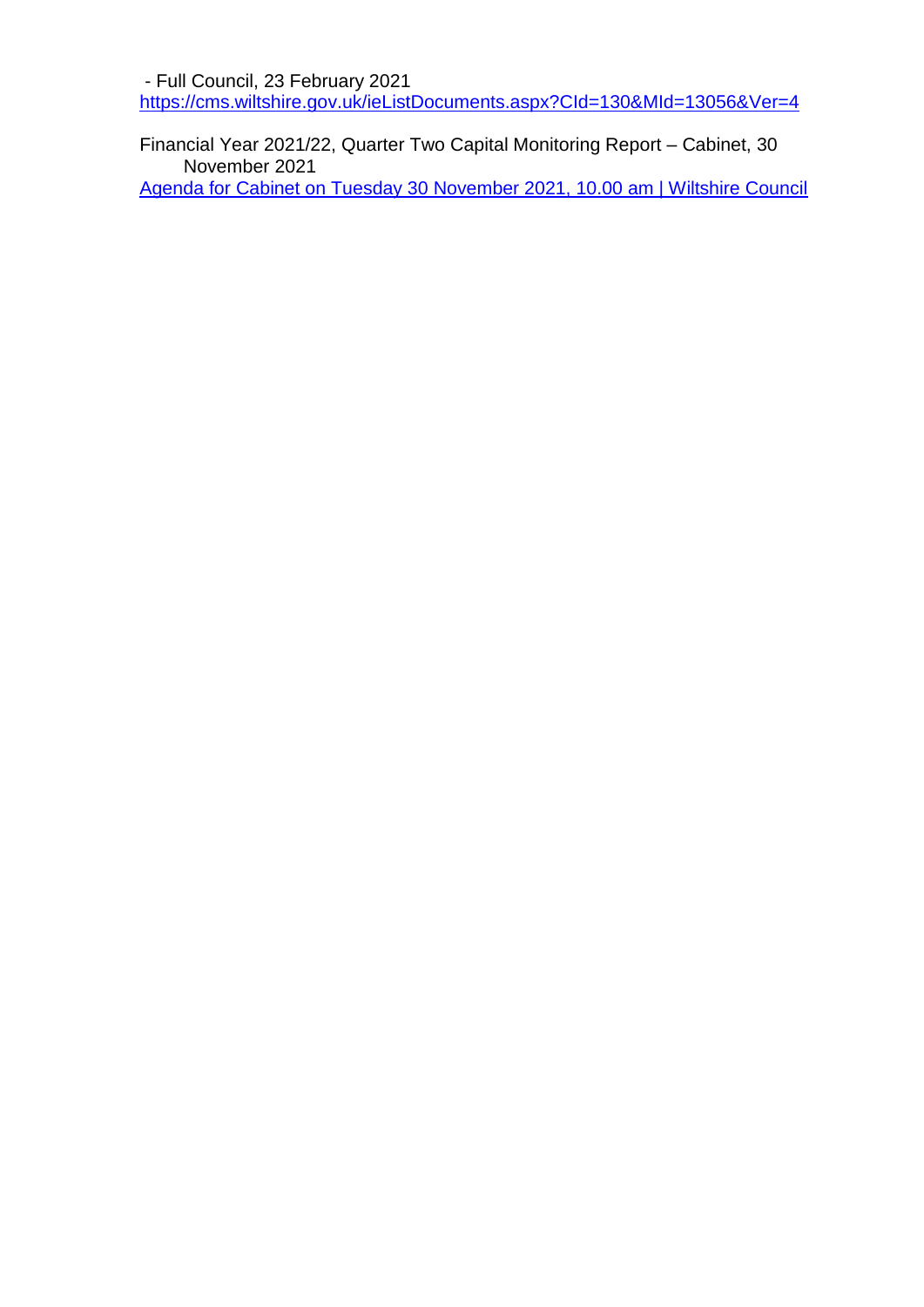# **Appendix A: Capital Programme Report Q3 2021/22 (page 1)**

|                                                                                          |                                    |                                                      | 2021/2022 Budget Breakdown |                                                                                                     |                                                        |                        |
|------------------------------------------------------------------------------------------|------------------------------------|------------------------------------------------------|----------------------------|-----------------------------------------------------------------------------------------------------|--------------------------------------------------------|------------------------|
| <b>Scheme Name</b>                                                                       | 20/21 Budget<br><b>Approved Q2</b> | <b>Budget</b><br><b>Movements</b><br>between Schemes | <b>Reduced Budgets</b>     | <b>Budgets</b><br>reprogrammed<br>from 2021/2022<br>into future years<br>(Section 2)<br>Appendix B) | <b>Revised Full</b><br><b>Year Budget</b><br>2021/2022 | Spend to<br>31/12/2021 |
|                                                                                          | £m                                 | £m                                                   | £m                         | £m                                                                                                  | £m                                                     | £m                     |
| <b>Whole Life Pathway</b>                                                                |                                    |                                                      |                            |                                                                                                     |                                                        |                        |
| Sensory Stimulation & Development Play Equipment                                         | 0.020                              | 0.000                                                | 0.000                      | 0.000                                                                                               | 0.020                                                  | 0.000                  |
| <b>Whole Life Pathway Total</b>                                                          | 0.020                              | 0.000                                                | 0.000                      | 0.000                                                                                               | 0.020                                                  | 0.000                  |
|                                                                                          |                                    |                                                      |                            |                                                                                                     |                                                        |                        |
| <b>Education &amp; Skills</b>                                                            |                                    |                                                      |                            |                                                                                                     |                                                        |                        |
| Access and Inclusion                                                                     | 0.158                              | 0.000                                                | 0.000                      | 0.000                                                                                               | 0.158                                                  | 0.118                  |
| Army Rebasing                                                                            | 0.032                              | 0.000                                                | 0.000                      | 0.000                                                                                               | 0.032                                                  | 0.000                  |
| <b>Basic Need</b>                                                                        | 9.078                              | 0.000                                                | 0.000                      | 0.000                                                                                               | 9.078                                                  | 4.989                  |
| Stonehenge School Replacement of Lower Block                                             | 0.409                              | 0.000                                                | 0.000                      | 0.000                                                                                               | 0.409                                                  | 0.074                  |
| Devolved Formula Capital                                                                 | 0.634                              | 0.000                                                | 0.000                      | 0.000                                                                                               | 0.634                                                  | 0.634                  |
| Schools Maintenance & Modernisation                                                      | 4.755                              | 0.000                                                | 0.000                      | 0.000                                                                                               | 4.755                                                  | 3.654                  |
| Early Years & Childcare                                                                  | 0.467                              | 0.000                                                | 0.000                      | 0.000                                                                                               | 0.467                                                  | 0.000                  |
| DfE Funded SEN Specialist Placement Expansion<br>Silverwood Special School               | 0.003                              | 0.000                                                | 0.000                      | 0.000<br>0.000                                                                                      | 0.003                                                  | 0.040<br>1.229         |
| SAIL Free Special School Abnormal Costs                                                  | 3.257<br>0.350                     | 0.500<br>0.000                                       | 0.000<br>0.000             | (0.350)                                                                                             | 3.757<br>0.000                                         | 0.000                  |
| SEND Special School Capacity & Alternative Provision                                     | 1.311                              | 0.000                                                | 0.000                      | 0.000                                                                                               | 1.311                                                  | 0.441                  |
| <b>High Needs Provision Capital Allowance</b>                                            | 0.500                              | (0.500)                                              | 0.000                      | 0.000                                                                                               | 0.000                                                  | 0.000                  |
| <b>Education &amp; Skills Total</b>                                                      | 20.954                             | 0.000                                                | 0.000                      | (0.350)                                                                                             | 20.604                                                 | 11.179                 |
| <b>Families &amp; Children's Services</b>                                                |                                    |                                                      |                            |                                                                                                     |                                                        |                        |
|                                                                                          |                                    |                                                      |                            |                                                                                                     |                                                        |                        |
| Children's Homes                                                                         | 0.500                              | 0.000                                                | 0.000                      | 0.000<br>0.000                                                                                      | 0.500                                                  | 0.000<br>0.000         |
| <b>Families &amp; Children's Services Total</b>                                          | 0.500                              | 0.000                                                | 0.000                      |                                                                                                     | 0.500                                                  |                        |
| <b>Finance</b>                                                                           |                                    |                                                      |                            |                                                                                                     |                                                        |                        |
| <b>Evolve Project</b>                                                                    | 4.000                              | 0.000                                                | 0.000                      | 0.000                                                                                               | 4.000                                                  | 0.914                  |
| <b>Finance Total</b>                                                                     | 4.000                              | 0.000                                                | 0.000                      | 0.000                                                                                               | 4.000                                                  | 0.914                  |
| <b>Assets &amp; Commercial Development</b>                                               |                                    |                                                      |                            |                                                                                                     |                                                        |                        |
| Capital Receipt Enhancement                                                              | 0.111                              | 0.000                                                | 0.000                      | 0.000                                                                                               | 0.111                                                  | 0.015                  |
| Commercial - Commercial Investment                                                       | 0.003                              | 0.000                                                | 0.000                      | 0.000                                                                                               | 0.003                                                  | 0.003                  |
| Lackham College Land Purchase                                                            | 1.300                              | 0.000                                                | 0.000                      | 0.000                                                                                               | 1.300                                                  | 0.000                  |
| Depot & Office Strategy                                                                  | 5.236                              | 0.000                                                | 0.000                      | 0.000                                                                                               | 5.236                                                  | 3.554                  |
| <b>Disabled Facilities Grants</b>                                                        | 3.377                              | 0.000                                                | 0.000                      | 0.000                                                                                               | 3.377                                                  | 1.784                  |
| <b>Facilities Management Works</b>                                                       | 4.042                              | 0.000                                                | 0.000                      | 0.000                                                                                               | 4.042                                                  | 0.850                  |
| Housing Infrastructure Fund (HIF)                                                        | 7.390                              | 0.000                                                | 0.000                      | 0.000                                                                                               | 7.390                                                  | 2.696                  |
| Porton Science Park                                                                      | 7.756                              | 0.000                                                | 0.000                      | 0.000                                                                                               | 7.756                                                  | 2.668                  |
| Health and Wellbeing Centres - Live Schemes                                              | 14.054                             | 0.000                                                | 0.000                      | 0.000                                                                                               | 14.054                                                 | 8.516                  |
| Non-Commercial Property Purchases                                                        | 0.075                              | 0.000                                                | 0.000                      | 0.000<br>0.000                                                                                      | 0.075                                                  | 0.000                  |
| Operational Property Energy Efficiency and Generation<br>Park & Ride Solar Panel Canopys | 1.547<br>0.500                     | 0.000<br>0.000                                       | 0.000<br>0.000             | (0.500)                                                                                             | 1.547<br>0.000                                         | 0.227<br>0.000         |
| Public Sector Decarbonisation Scheme Projects                                            | 4.438                              | 0.000                                                | 0.000                      | 0.000                                                                                               | 4.438                                                  | 3.899                  |
| Salisbury Central Car Park & Maltings                                                    | 0.481                              | 0.000                                                | 0.000                      | 0.000                                                                                               | 0.481                                                  | 0.051                  |
| <b>Assets &amp; Commercial Development Total</b>                                         | 50.310                             | 0.000                                                | 0.000                      | (0.500)                                                                                             | 49.810                                                 | 24.263                 |
|                                                                                          |                                    |                                                      |                            |                                                                                                     |                                                        |                        |
| <b>Capital Loans</b>                                                                     |                                    |                                                      |                            |                                                                                                     |                                                        |                        |
| Stone Circle Housing Company Loan                                                        | 10.000                             | 0.000                                                | 0.000                      | 0.000                                                                                               | 10.000                                                 | 5.847                  |
| Stone Circle Development Company Loan<br><b>Capital Loans Total</b>                      | 1.561<br>11.561                    | 0.000<br>0.000                                       | 0.000<br>0.000             | 0.000<br>0.000                                                                                      | 1.561<br>11.561                                        | 0.231<br>6.078         |
| <b>Information Services</b>                                                              |                                    |                                                      |                            |                                                                                                     |                                                        |                        |
| <b>ICT Applications</b>                                                                  | 1.713                              | 0.000                                                | 0.000                      | 0.000                                                                                               | 1.713                                                  | 0.890                  |
| <b>ICT Business as Usual</b>                                                             | 0.557                              | 0.000                                                | 0.000                      | 0.000                                                                                               | 0.557                                                  | 0.105                  |
| ICT Other Infrastructure                                                                 | 1.070                              | 0.000                                                | 0.000                      | 0.000                                                                                               | 1.070                                                  | 0.036                  |
| <b>ICT Get Well</b>                                                                      | 1.315                              | 0.000                                                | 0.000                      | 0.000                                                                                               | 1.315                                                  | 0.979                  |
| Microsoft Cloud Navigator                                                                | 0.604                              | 0.000                                                | 0.000                      | 0.000                                                                                               | 0.604                                                  | 0.402                  |
| <b>Information Services Total</b>                                                        | 5.259                              | 0.000                                                | 0.000                      | 0.000                                                                                               | 5.259                                                  | 2.412                  |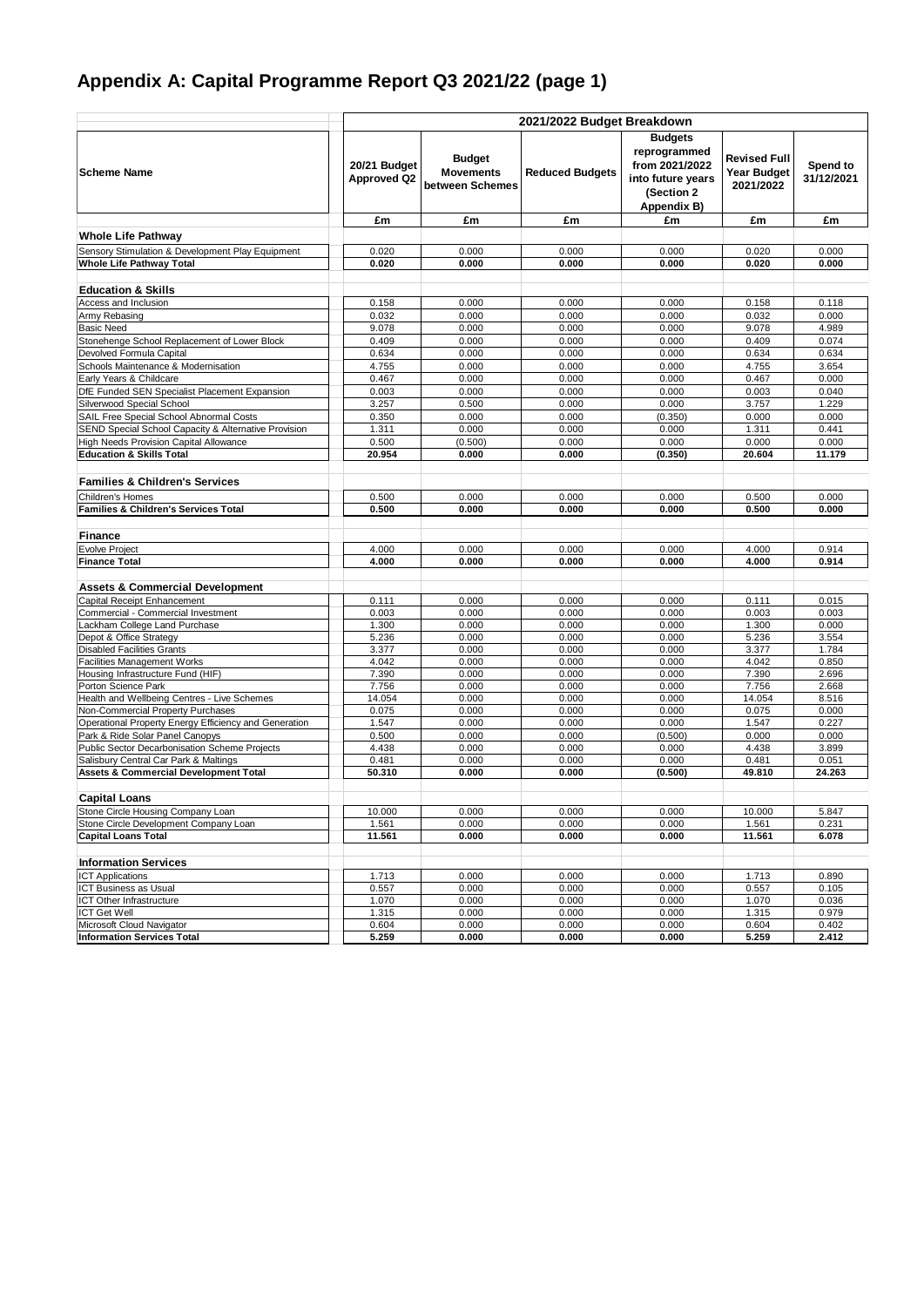# **Appendix A: Capital Programme Report Q3 2021/22 (page 2)**

|                                                       |                                    |                                                      | 2021/2022 Budget Breakdown |                                                                                                    |                                                 |                        |
|-------------------------------------------------------|------------------------------------|------------------------------------------------------|----------------------------|----------------------------------------------------------------------------------------------------|-------------------------------------------------|------------------------|
| <b>Scheme Name</b>                                    | 20/21 Budget<br><b>Approved Q2</b> | <b>Budget</b><br><b>Movements</b><br>between Schemes | <b>Reduced Budgets</b>     | <b>Budgets</b><br>reprogrammed<br>from 2021/2022<br>into future years<br>(Section 2<br>Appendix B) | Revised Full<br><b>Year Budget</b><br>2021/2022 | Spend to<br>31/12/2021 |
|                                                       | £m                                 | £m                                                   | £m                         | £m                                                                                                 | £m                                              | £m                     |
| <b>Highways &amp; Transport</b>                       |                                    |                                                      |                            |                                                                                                    |                                                 |                        |
| Churchyards & Cemeteries                              | 0.054                              | 0.000                                                | 0.000                      | 0.000                                                                                              | 0.054                                           | 0.013                  |
| <b>CIL Funded Schemes</b>                             | 0.053                              | 0.000                                                | 0.000                      | 0.000                                                                                              | 0.053                                           | 0.000                  |
| <b>Fleet Vehicles</b>                                 | 0.751                              | 0.000                                                | 0.000                      | (0.387)                                                                                            | 0.364                                           | 0.020                  |
| Highway flooding prevention and Land Drainage schemes | 0.000                              | 0.000                                                | 0.000                      | 0.000                                                                                              | 0.000                                           | 0.260                  |
| <b>Integrated Transport</b>                           | 3.682                              | 0.000                                                | (0.007)                    | 0.000                                                                                              | 3.675                                           | 2.002                  |
| <b>LED Street Lighting</b>                            | 4.271                              | 0.000                                                | 0.000                      | (0.200)                                                                                            | 4.071                                           | 2.648                  |
| Major Road Network (MRN)                              | 4.604                              | 0.000                                                | 0.000                      | 0.000                                                                                              | 4.604                                           | 1.128                  |
| Pothole Fund Grant                                    | 9.212                              | 0.000                                                | 0.000                      | 0.000                                                                                              | 9.212                                           | 0.000                  |
| Structural Maintenance & Bridges                      | 10.290                             | 0.000                                                | 0.000                      | 0.000                                                                                              | 10.290                                          | 14.043                 |
| Churchfields Depot Drainage and Traffic Management    | 0.147                              | 0.000                                                | 0.000                      | 0.000                                                                                              | 0.147                                           | 0.047                  |
| <b>Highways &amp; Transport Total</b>                 | 33.064                             | 0.000                                                | (0.007)                    | (0.587)                                                                                            | 32.470                                          | 20.161                 |
|                                                       |                                    |                                                      |                            |                                                                                                    |                                                 |                        |
| <b>Economy &amp; Regeneration</b>                     |                                    |                                                      |                            |                                                                                                    |                                                 |                        |
| A350 West Ashton/Yarnbrook Junction Improvements      | 0.020                              | 0.000                                                | 0.000                      | 0.000                                                                                              | 0.020                                           | 0.000                  |
| <b>Corsham Mansion House</b>                          | 0.048                              | 0.000                                                | 0.000                      | 0.000                                                                                              | 0.048                                           | 0.000                  |
| Salisbury Future High Streets                         | 2.593                              | 0.000                                                | 0.000                      | 0.000                                                                                              | 2.593                                           | 0.141                  |
| Trowbridge Future High Streets                        | 2.157                              | 0.000                                                | 0.000                      | 0.000                                                                                              | 2.157                                           | 0.064                  |
| West Ashton Urban Extension Project                   | 8.784                              | 0.000                                                | 0.000                      | 0.000                                                                                              | 8.784                                           | 0.000                  |
| <b>Carbon Reduction Projects</b>                      | 0.070                              | 0.000                                                | 0.000                      | 0.000                                                                                              | 0.070                                           | 0.000                  |
| Wiltshire Ultrafast Broadband                         | 0.904                              | 0.000                                                | 0.000                      | 0.000                                                                                              | 0.904                                           | 0.000                  |
| Wiltshire Online                                      | 1.701                              | 0.000                                                | 0.000                      | 0.000                                                                                              | 1.701                                           | 0.049                  |
| <b>Economy &amp; Regeneration Total</b>               | 16.277                             | 0.000                                                | 0.000                      | 0.000                                                                                              | 16.277                                          | 0.254                  |
| <b>Environment</b>                                    |                                    |                                                      |                            |                                                                                                    |                                                 |                        |
| <b>Waste Services</b>                                 | 0.876                              | 0.000                                                | 0.000                      | 0.000                                                                                              | 0.876                                           | 0.272                  |
| <b>Environment Total</b>                              | 0.876                              | 0.000                                                | 0.000                      | 0.000                                                                                              | 0.876                                           | 0.272                  |
|                                                       |                                    |                                                      |                            |                                                                                                    |                                                 |                        |
| <b>Leisure Culture &amp; Communities</b>              |                                    |                                                      |                            |                                                                                                    |                                                 |                        |
| Area Boards and LPSA PRG Reward Grants                | 0.971                              | 0.000                                                | 0.000                      | 0.000                                                                                              | 0.971                                           | 0.189                  |
| Other Schemes including Cross Cutting Systems         | 0.019                              | 0.000                                                | 0.000                      | 0.000                                                                                              | 0.019                                           | 0.000                  |
| Leisure Requirements                                  | 0.500                              | 0.000                                                | 0.000                      | 0.000                                                                                              | 0.500                                           | 0.004                  |
| Leisure Culture & Communities Total                   | 1.490                              | 0.000                                                | 0.000                      | 0.000                                                                                              | 1.490                                           | 0.193                  |
|                                                       |                                    |                                                      |                            |                                                                                                    |                                                 |                        |
| Total 2021/2022 General Fund Programme                | 144.311                            | 0.000                                                | (0.007)                    | (1.437)                                                                                            | 142.867                                         | 65.726                 |
| <b>Housing Revenue Account</b>                        |                                    |                                                      |                            |                                                                                                    |                                                 |                        |
| HRA - Council House Build Programme                   | 0.081                              | 0.000                                                | 0.000                      | 0.000                                                                                              | 0.081                                           | 0.043                  |
| HRA - Council House Build Programme (Phase 2)         | 0.796                              | 0.000                                                | 0.000                      | 0.000                                                                                              | 0.796                                           | 0.254                  |
| HRA - Council House Build Programme (Phase 3.1)       | 7.671                              | 0.000                                                | 0.000                      | (1.073)                                                                                            | 6.598                                           | 4.122                  |
| HRA - Council House Build Programme (Phase 3.2)       | 3.896                              | 0.000                                                | 0.000                      | 0.000                                                                                              | 3.896                                           | 1.304                  |
| HRA - Refurbishment of Council Stock                  | 9.585                              | 0.000                                                | 0.000                      | 0.000                                                                                              | 9.585                                           | 5.185                  |
| <b>Housing Revenue Account Total</b>                  | 22.029                             | 0.000                                                | 0.000                      | (1.073)                                                                                            | 20.956                                          | 10.908                 |
|                                                       |                                    |                                                      |                            |                                                                                                    |                                                 |                        |
| Total 2021/2022 General Fund & HRA<br>Programme       | 166.340                            | 0.000                                                | (0.007)                    | (2.510)                                                                                            | 163.823                                         | 76.634                 |